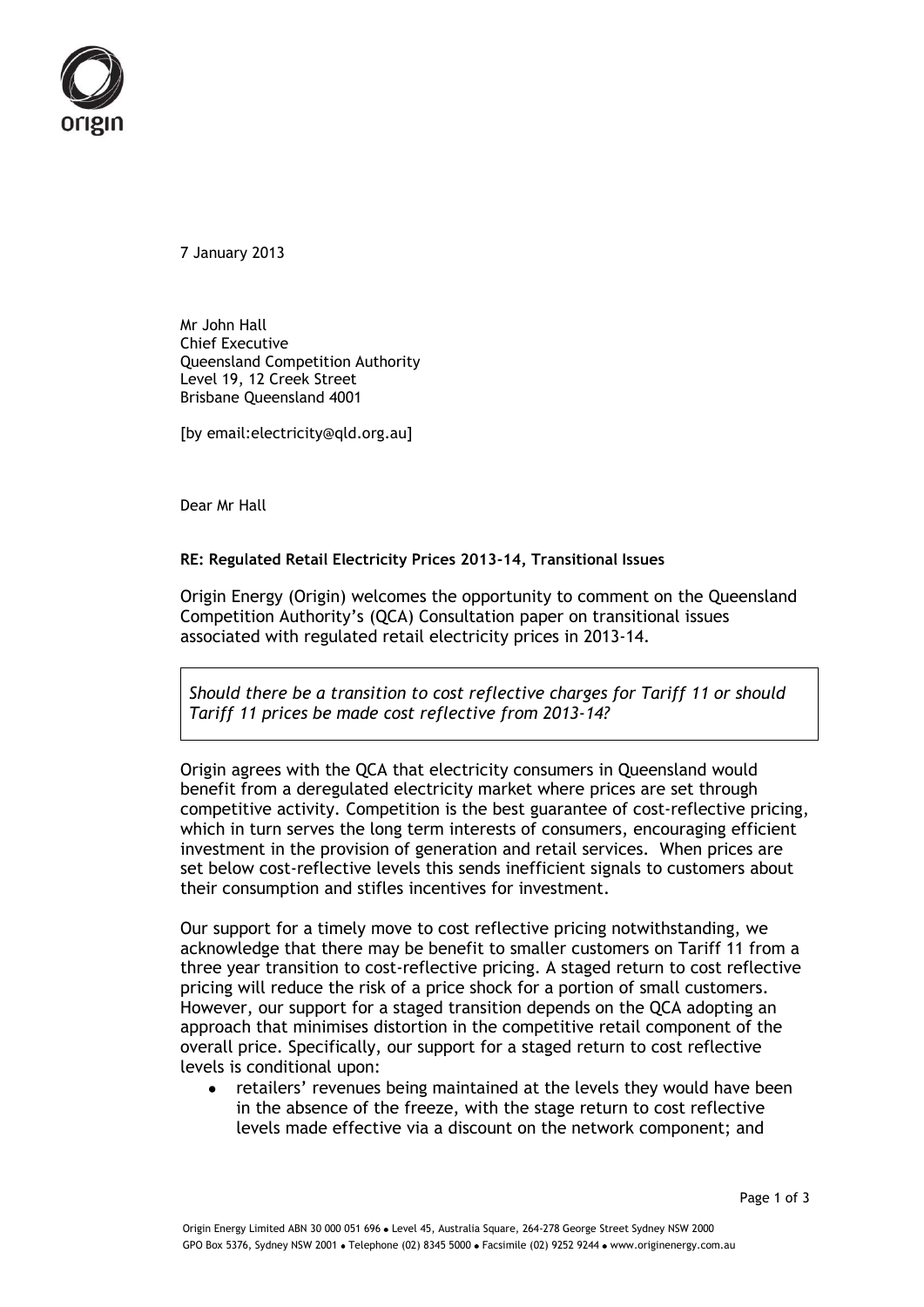a timely redressing of the current imbalance between the fixed and variable components in the retail component of the tariff.

In relation to the second point above, we note that the freeze on Tariff 11 implied a significant rebalancing in the retail component from the fixed daily charge towards the variable kWh component. This bias in the retail component towards recovery from variable charges is not cost reflective and creates greater risk that retailers will not recover their fixed costs. This imbalance in the retail component should be redressed in the short term, preferably at the next change in prices.

*If some form of transitioning is preferred, how might this best be achieved and why should this particular approach be adopted?*

*What other issues should the Authority consider regarding the transition to cost reflective charges for Tariff 11?*

As outlined above, if a multi-period transition is to be adopted, Origin would recommend that the shortfall continue to be funded via network subsidy, thereby avoiding distortions to the competitive sections of the electricity market.

Under a multi-period transition the Government might also wish to consider measures to compensate the state-owned corporations (SOCs) for the resulting shortfall in their revenues. The SOCs' revenues are based on bottom up assessments of required operational and capital expenditure. Diverting these funds towards social welfare objectives in an on-going fashion is likely to lead to an under-allocation of funds to network activities.

*How should the Authority determine whether transitional arrangements are necessary for each obsolete tariff? What would be considered a "significant" price impact?*

As outlined in Origin's submission to the QCA's Draft Determination on Retail Prices for 2012-13, we believe that in the absence of practical constraints (such as network system complications) a period of 12 months is adequate to allow for a transition from obsolete tariffs (that is, to transition over two price increases instead of one). Origin notes that the QCA increased obsolete tariffs by between 10 and 20 percent in July 2012. Moving customers across to the new tariffs will allow for a simplified and less costly approach.

If you have any questions regarding this submission please contact Keith Robertson in the first instance on (02) 9503 5674.